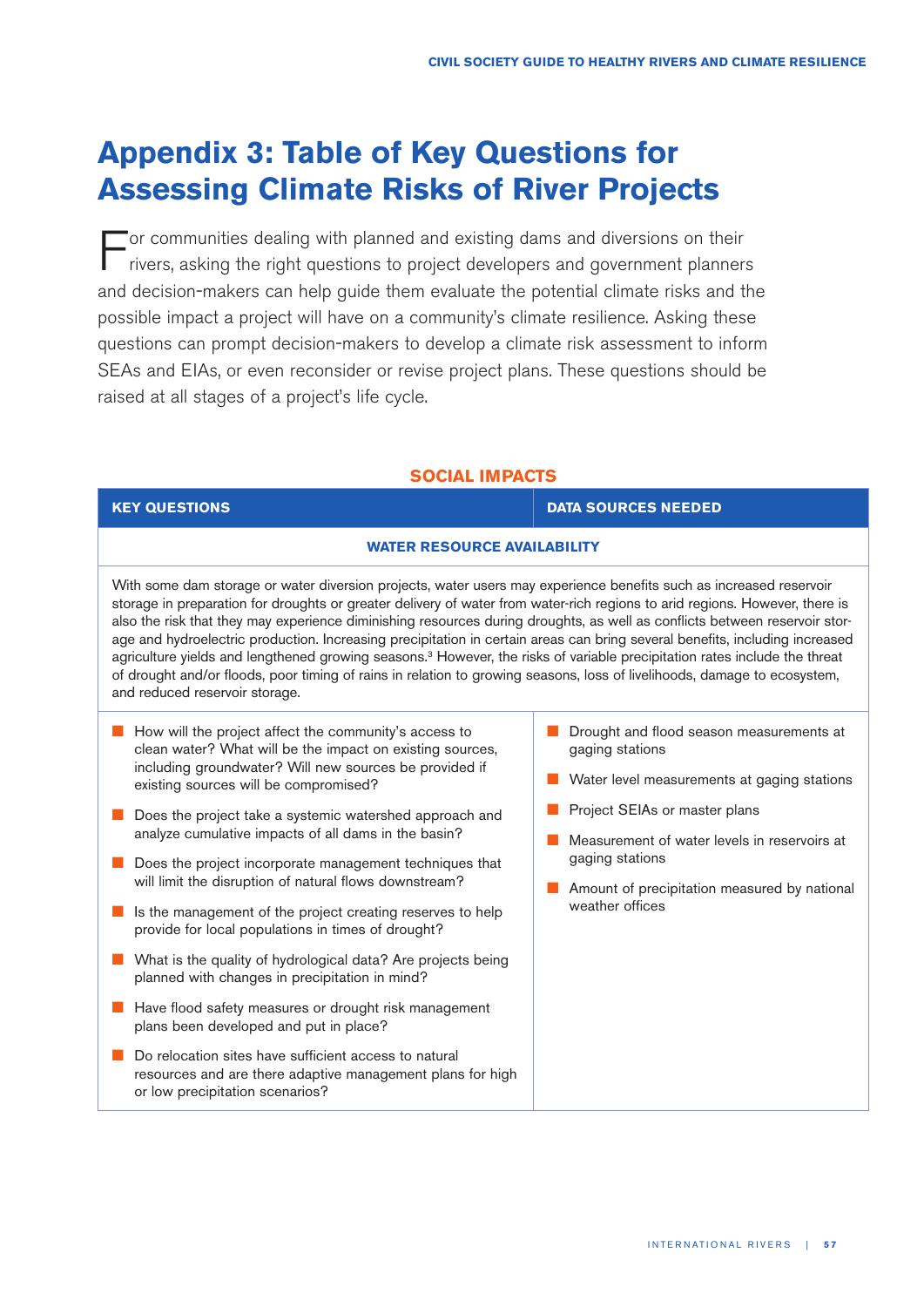

## **KEY QUESTIONS DATA SOURCES NEEDED**

### **LIVELIHOODS**

While there may be some benefits from large dams and river engineering projects such as hydropower, irrigation, navigation, and water supply, there is also a high risk that large infrastructure projects can decrease climate resilience and threaten livelihoods because they lead to a loss of cropland and forests, displacement, and damage to fisheries and wetlands.

- Are there traditional food systems or livelihoods that have been or may be altered, and are the changes a result of climate change?
- **L** How are livelihoods or loss of livelihoods considered in the development of the project? Are direct and indirect impacts considered (for example, an indirect impact would be the influx of migratory workers and their demand on local resources)?
- $\blacksquare$  What are the main effects of climate change for the community and have they been addressed in the project's social impact assessment?
- What kinds of activities are being carried out in the community to adapt to the changing climate?
- **D** Household surveys regarding local benefits from the project in terms of economic stimulation, employment, infrastructure, etc.
- G Stakeholder consultation and social impact assessment reports

## **HEALTH**

Construction of large reservoirs can increase health risks from a number of waterborne diseases, including schistosomiasis, malaria, and river blindness. Dams also worsen problems of water pollution and water scarcity, and damage ecosystem services, all of which have their own health risks. 4

- Has a health impact study been done? Have local public health agencies been involved?
- **Q** What types of strategies are being proposed or implemented to avoid or mitigate waterborne diseases? What will be the role of local public health agencies?
- $\blacksquare$  Have the health impacts of a large migratory construction crew on the local population been addressed? (e.g., sexually transmitted diseases)
- $\blacksquare$  What health services will be provided to deal with health impacts from the project? How are these services being paid for?
- **D** Will the project have a negative impact on water quality, and if so, what is being proposed to address this issue?
- Will the project reduce habitat for medicinal plants?
- $\blacksquare$  Community surveys about local access to healthcare, and strong involvement by local health professionals and agencies
- Sampling of water sources for waterborne diseases along the river and the reservoir
- **D** Plans to control the spread of HIV/AIDs and other STDs
- **D** Budget for building and staffing clinics.
- $\blacksquare$  Plan to eliminate sources of pollution in the reservoir watershed and upstream.
- $\blacksquare$  Survey with community health workers to determine species disruption. Plan to restore lost resources in resettlement areas.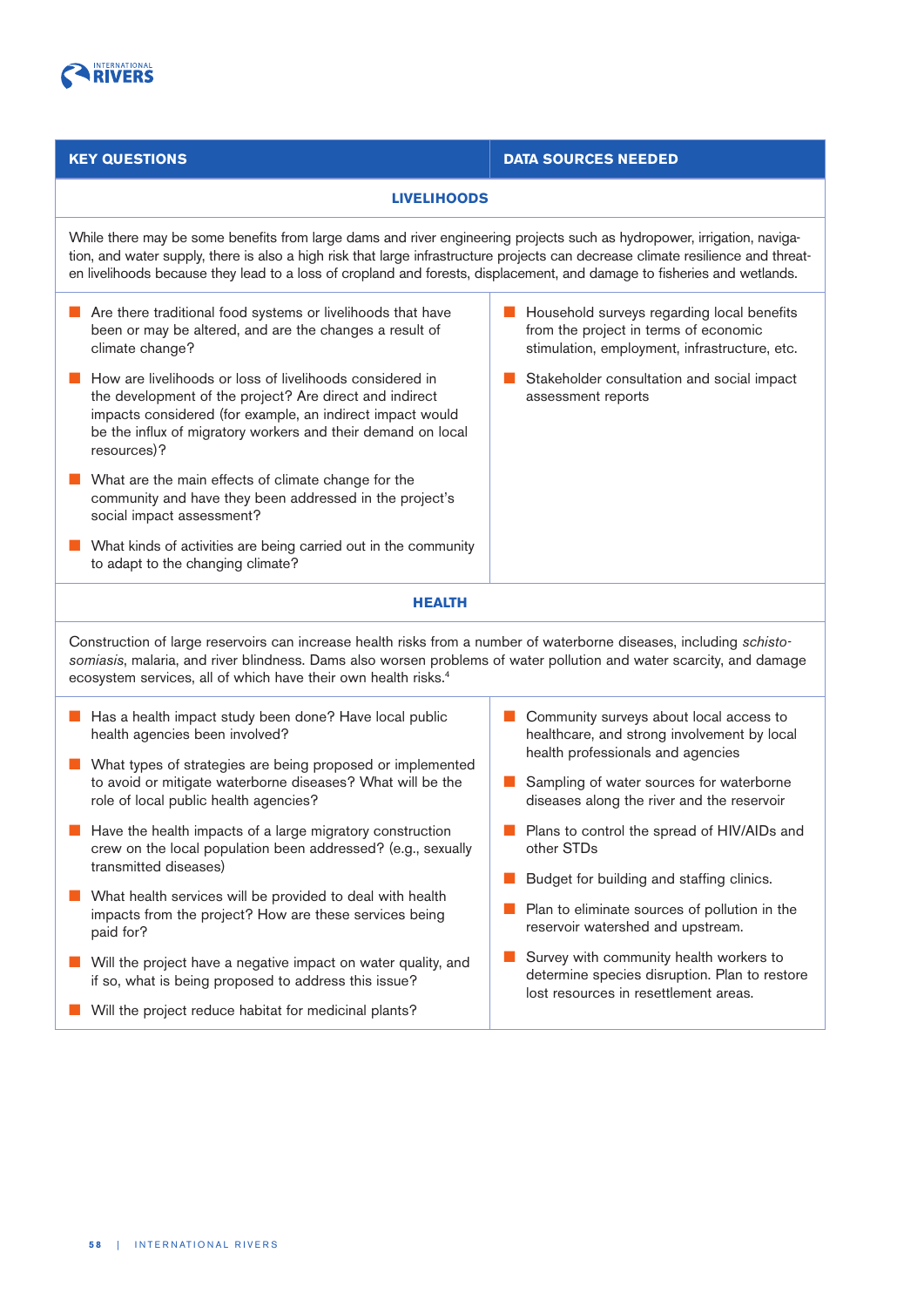| <b>GOVERNANCE</b>                                                                                                                                                                                                                                                                                                                                                                                  |  |
|----------------------------------------------------------------------------------------------------------------------------------------------------------------------------------------------------------------------------------------------------------------------------------------------------------------------------------------------------------------------------------------------------|--|
| Given the uncertainties of climate change, a governance structure and decision-making process that is flexible, trans-<br>parent, and participatory will more likely succeed in improving climate resilience.                                                                                                                                                                                      |  |
| Government or financial institutions' policies<br>and laws on participation by project-affected<br>people<br>National legal mechanisms to compensate<br>for appropriation of resources<br>Water and energy development plans.<br>Environmental and/or energy agency mission<br>statements<br>Company sustainability or corporate social<br>responsibility guidelines.<br>National adaptation plans |  |
|                                                                                                                                                                                                                                                                                                                                                                                                    |  |

## **SOIL EROSION IN WATERSHEDS AND COASTAL DELTAS**

Dam building increases the risk of biodiversity and livelihood loss due to the withholding of nutrient-rich sediments, which can lead to habitat erosion and a reduction of coastal delta productivity. Deltas and areas experiencing more severe floods will see increased erosion.

- $\blacksquare$  Does the river basin experience high precipitation and is precipitation expected to increase? (Higher precipitation will mean greater erosion.)
- $\blacksquare$  What is the extent of erosion in the watershed?
- $\blacksquare$  How will sedimentation be managed at the proposed or existing dams?
- **Q** What rehabilitation or watershed management projects (such as afforestation or improved farming practices) have been proposed in the watershed? What are their costs and have they been accounted for in project assessments?
- What are the impacts of the loss of sediment transport on downstream ecosystems and floodplain agriculture?
- Soil erosion rates (EIAs)
- **Projected flood scenarios and precipitation** models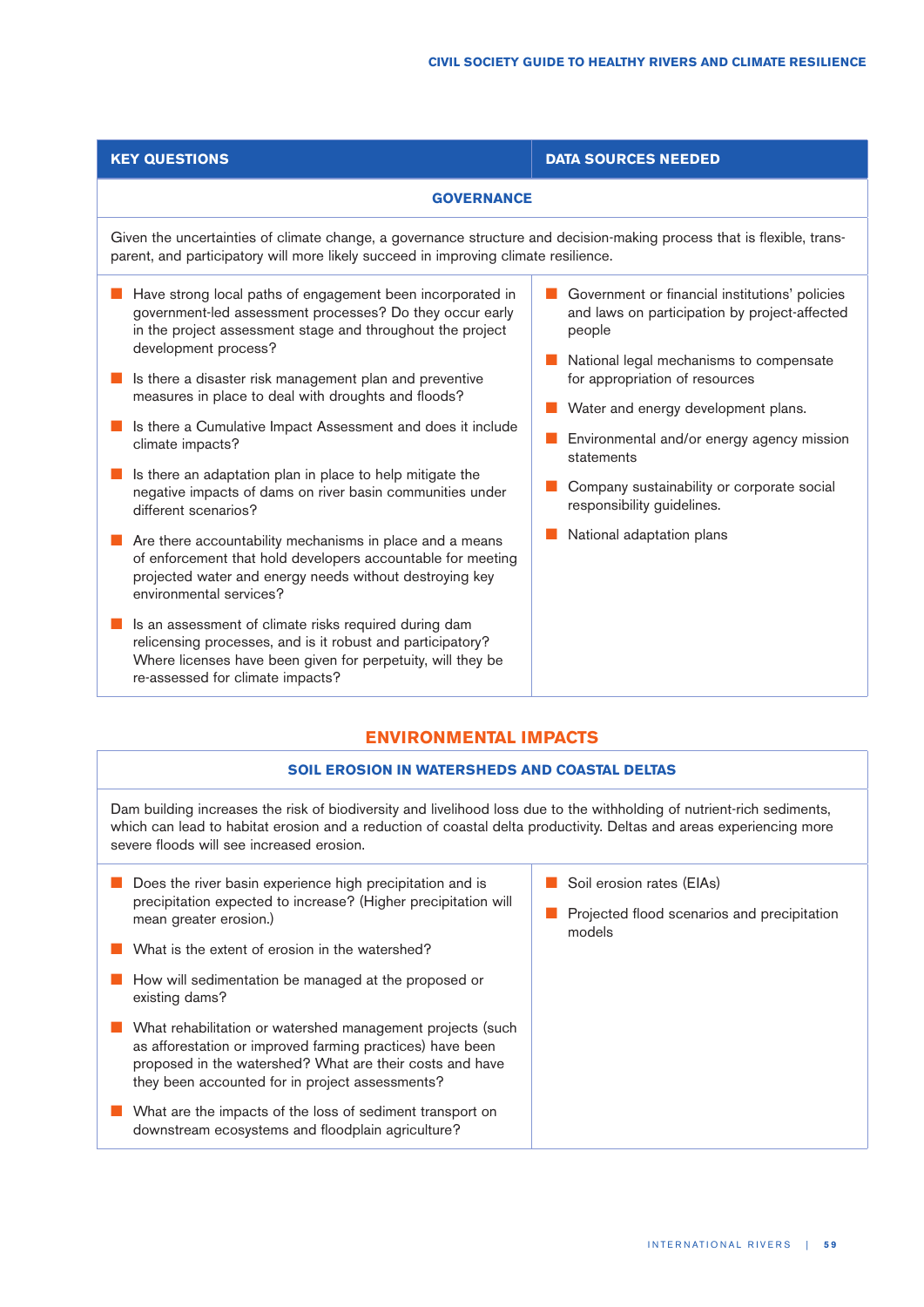

## **KEY QUESTIONS DATA SOURCES NEEDED**

### **RIVER FLOWS**

Building large dams can mean storage for irrigation, domestic or industrial use, and possibly some flood control. However, the risks include changes to the magnitude, duration, timing, and frequency of high and low flows, which can devastate the migration and spawning of fish species and the productivity of riparian agriculture.

- How will climate change affect a river's natural flow (e.g. increase or decrease magnitude, duration, timing, and frequency)? How have expected precipitation and flow changes from climate change been addressed in plans for environmental flows?
- $\blacksquare$  How will the project change the river's natural flow and water quality, and how will this alter or disrupt surrounding river vegetation, floodplain agriculture, and fisheries?
- $\blacksquare$  What will be the economic impact of losses caused by altered flows? Are these costs fully accounted for in the cost-benefit analysis for new river infrastructure?
- **D** For run-of-river projects, how long will the reservoir be able to store flows? How will the storage time of water affect aquatic life and other natural processes?
- $\blacksquare$  Have food security impacts been quantified? Has this information been vetted by the local people?
- $\blacksquare$  What is the plan for calculating and incorporating environmental flows into the design of a project or into the operation of existing projects?
- $\blacksquare$  What ecosystem values are the environmental flows plan intended to protect or preserve?
- $\blacksquare$  What is the plan for environmental flows in times of drought?
- $\blacksquare$  What role will local communities be allowed to play in the maintenance and refinement of the environmental flows plan? Are there transparent mechanisms for monitoring that the public can use?
- $\blacksquare$  How will the environmental flows plan be enforced?
- For transboundary rivers, will an environmental flows plan be developed between all nations that share the river?
- Seasonal storage, annual storage, and multiple year storage data (project design documents)
- **D** River basin management plans and EIAs
- $\blacksquare$  Hydrology data for local rivers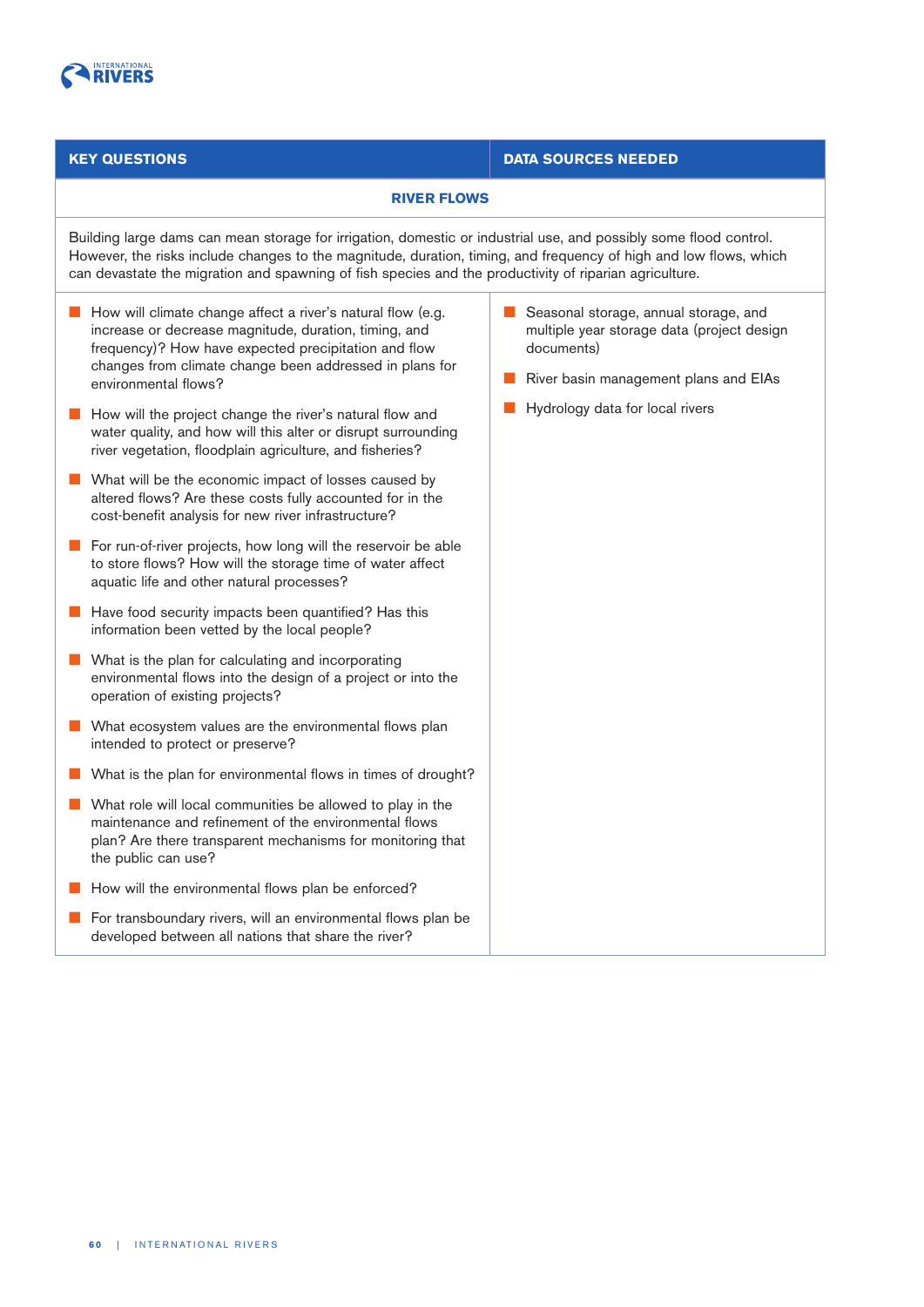| <b>KEY QUESTIONS</b>                                                                                                                                                                                                                                                                                                                                                                                                                                                                                                                                                                                                                                                                                                                                                                          | <b>DATA SOURCES NEEDED</b>                                                                                                                                                                                                                                                                                                                |
|-----------------------------------------------------------------------------------------------------------------------------------------------------------------------------------------------------------------------------------------------------------------------------------------------------------------------------------------------------------------------------------------------------------------------------------------------------------------------------------------------------------------------------------------------------------------------------------------------------------------------------------------------------------------------------------------------------------------------------------------------------------------------------------------------|-------------------------------------------------------------------------------------------------------------------------------------------------------------------------------------------------------------------------------------------------------------------------------------------------------------------------------------------|
| <b>DEFORESTATION</b>                                                                                                                                                                                                                                                                                                                                                                                                                                                                                                                                                                                                                                                                                                                                                                          |                                                                                                                                                                                                                                                                                                                                           |
| Building new large water and energy projects in heavily forested areas often brings large-scale logging to make way<br>for the project and/or transmission lines. The negative effects of deforestation can include harm to the ecology and<br>hydrology of rivers, loss of species habitat, compromised water quality, increased flood risks, and loss of nutrients<br>from terrestrial sources. In addition, forests act as important carbon sinks in the global carbon cycle, and deforesta-<br>tion reduces those important sources of carbon regulation. Fragmentation of forests, reduced transpiration, and<br>reduced soil water availability combined with warming temperatures from climate change can also contribute to drier<br>conditions and the potential for more wildfires. |                                                                                                                                                                                                                                                                                                                                           |
| Does the project account for GHG emissions of associated<br>deforestation?                                                                                                                                                                                                                                                                                                                                                                                                                                                                                                                                                                                                                                                                                                                    | Project's projected rates of deforestation<br>(E As)                                                                                                                                                                                                                                                                                      |
| In the case of a project constructed as a low carbon energy<br>option, will deforestation turn the project into a net carbon<br>emitter? Does this disqualify the project from receiving clean<br>energy or mitigation funding?                                                                                                                                                                                                                                                                                                                                                                                                                                                                                                                                                               | UN Food and Agriculture Organization<br>national data, remote sensing data,<br>measurements of carbon stocks using default<br>values or ground-based measurements (tree<br>height, rate of deforestations). <sup>5</sup><br>Data on climate change interaction with<br>deforestation impacts, such as moisture loss<br>(regional studies) |
| How will current climate change trends worsen problems<br>caused by deforestation?                                                                                                                                                                                                                                                                                                                                                                                                                                                                                                                                                                                                                                                                                                            |                                                                                                                                                                                                                                                                                                                                           |
| What impacts will climate change and deforestation have on<br>local livelihoods and resource availability? What measures<br>are in place to address these impacts?                                                                                                                                                                                                                                                                                                                                                                                                                                                                                                                                                                                                                            |                                                                                                                                                                                                                                                                                                                                           |
| <b>GREENHOUSE GAS EMISSIONS</b>                                                                                                                                                                                                                                                                                                                                                                                                                                                                                                                                                                                                                                                                                                                                                               |                                                                                                                                                                                                                                                                                                                                           |
| All water and energy projects will have a carbon footprint during construction, and for some, during operation as well,<br>especially if you consider the materials used in building and operating the project. Dams in particular have the poten-<br>tial to add to global warming through their methane emissions, which is a greenhouse gas (GHG) that is 25 times<br>more potent than carbon dioxide. Dams in the tropics are particularly polluting when it comes to GHG emissions.<br>Data for GHG emissions is limited but may be available if the project is participating in the Kyoto Protocol's Clean<br>Development Mechanism.                                                                                                                                                    |                                                                                                                                                                                                                                                                                                                                           |
| Are emissions being accounted for in the full life cycle of the<br>project, including construction, deforestation, and materials<br>used?                                                                                                                                                                                                                                                                                                                                                                                                                                                                                                                                                                                                                                                     | Emissions calculations for above-water<br>biomass, reservoir surface, turbines and<br>spillways, and loss of living forest (sources<br>and sinks) in EIAs or research studies.<br>Projected emissions from project<br>construction in EIAs or research studies.                                                                           |
| For dams, are degassing, ebullition, and diffusion at the<br>reservoir surface, turbines and spillways and immediately<br>downstream all accounted for as part of the GHG<br>measurements?                                                                                                                                                                                                                                                                                                                                                                                                                                                                                                                                                                                                    |                                                                                                                                                                                                                                                                                                                                           |
| For proposed dam projects, what GHG emissions research<br>is available for similar reservoirs in the same region?                                                                                                                                                                                                                                                                                                                                                                                                                                                                                                                                                                                                                                                                             |                                                                                                                                                                                                                                                                                                                                           |
| Are decommissioning costs included for dam projects with<br>short life spans and high GHG emissions (since even non-<br>functioning reservoirs will continue to emit GHGs)?                                                                                                                                                                                                                                                                                                                                                                                                                                                                                                                                                                                                                   |                                                                                                                                                                                                                                                                                                                                           |